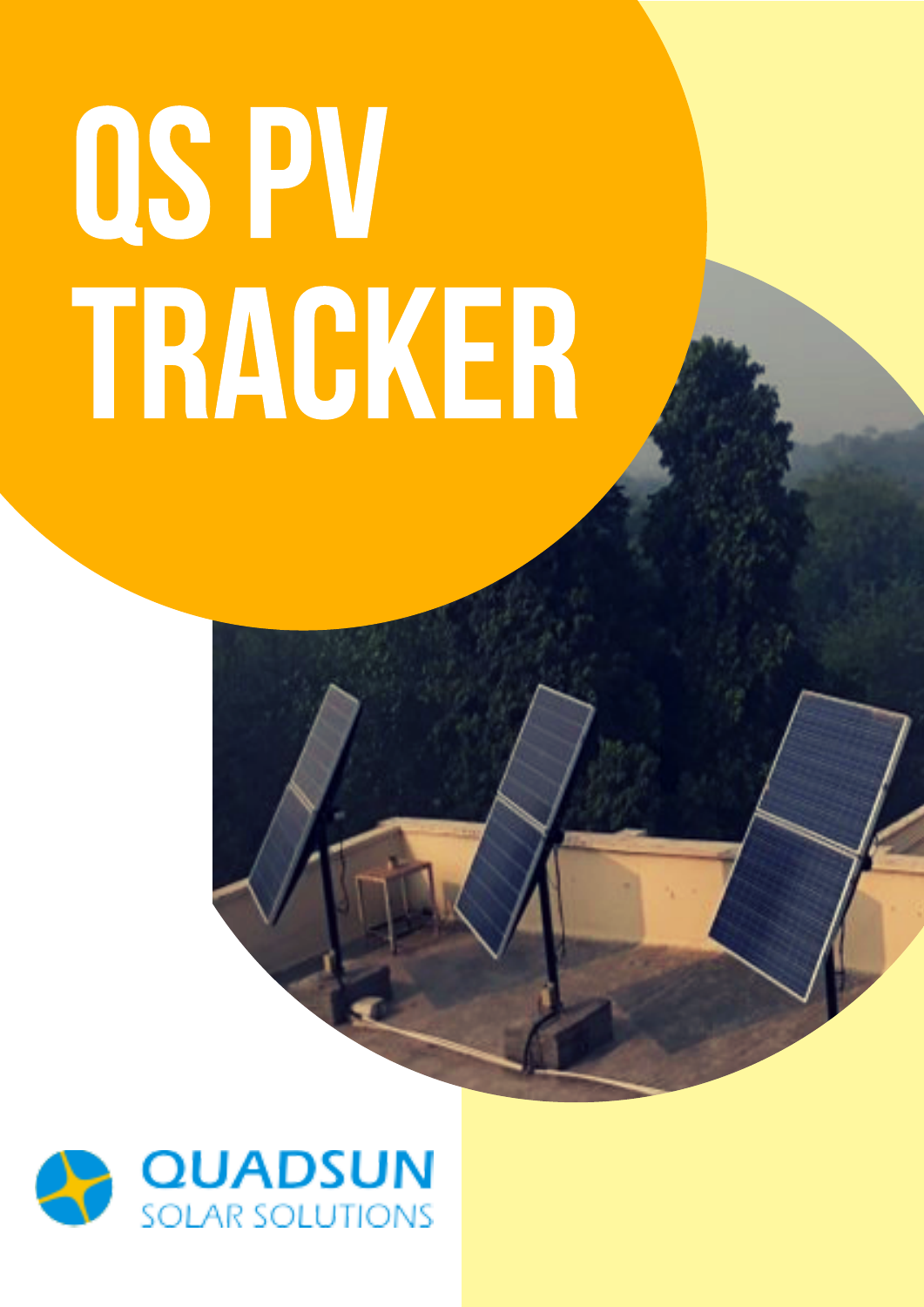### QUADSUN PV TRACKER SYSTEM **COMPONENTS**

#### Panels

- Innovative design
- Higher panel efficiency
- Made up of Polycrystalline cells, enabling customers to get the most out of the space used for the installation.



#### Gear Box

- Clockwork precision
- Weather proof
- Wind resistant
- Specially designed bearings
- Motors are weather proof stepper motors which are extremely reliable

#### **Structure**

- Laser cut for precision
- High strength design with minimal weight
- Tested physically in house for wind speed >160
- Available in CED coated MS, Hot dip Galvanized
- SS bolts for coastal applications

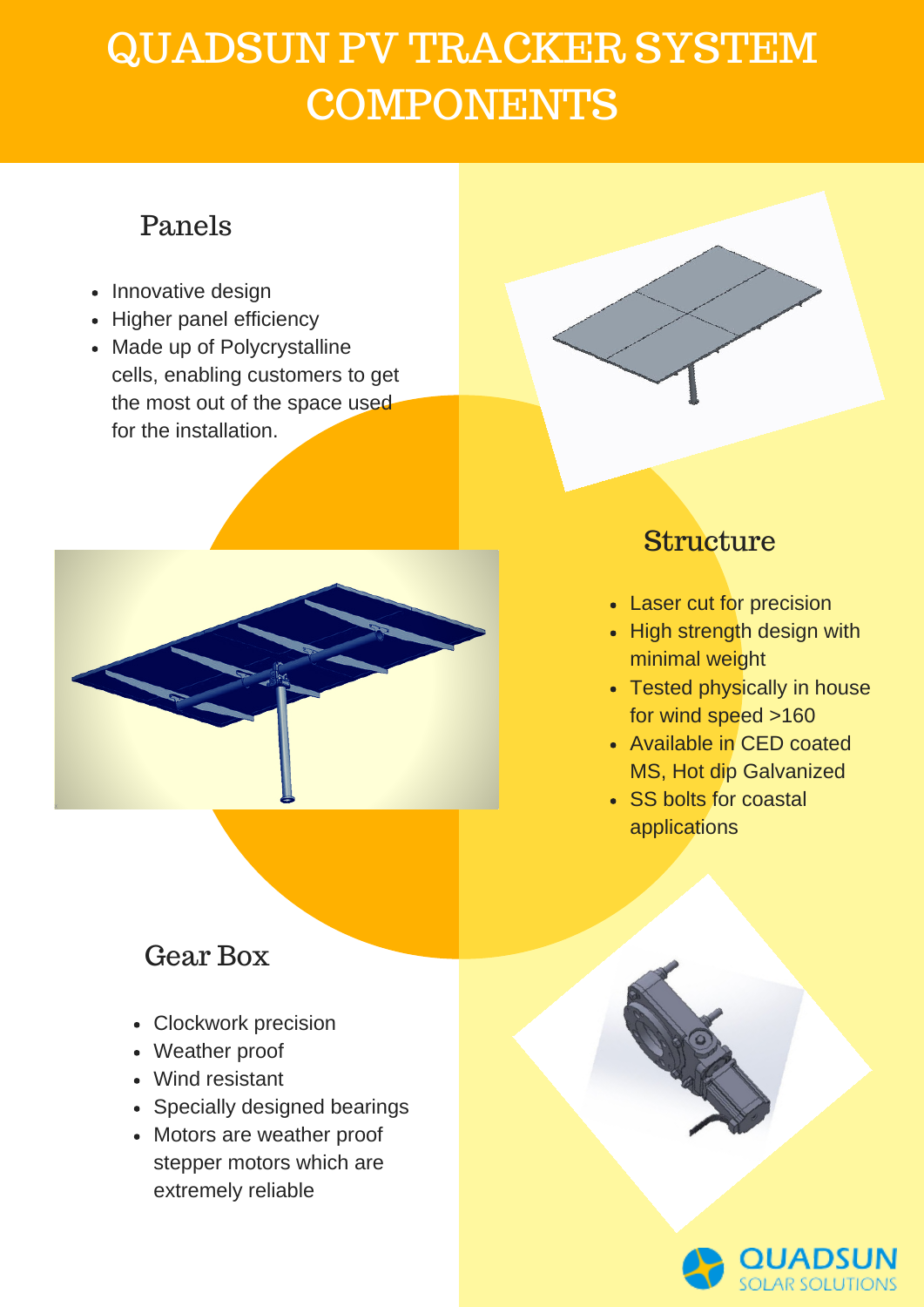## Technical Specifications

| <b>TYPE:</b><br><b>MODEL:</b><br><b>NUMBER OF PANELS:</b><br><b>MAX. CAPACITY PER PANEL:</b> | <b>DUAL AXIS PV TRACKER</b><br><b>QS PV TRACKER</b><br>$\overline{\mathbf{4}}$<br>350 W |
|----------------------------------------------------------------------------------------------|-----------------------------------------------------------------------------------------|
| KILOWATT PEAK PER TRACKER:                                                                   | <b>1.4 KWP</b>                                                                          |
| <b>SYSTEM SPECIFICATIONS:</b>                                                                |                                                                                         |
| <b>MAXIMUM WIND SPEED:</b>                                                                   | <b>15 M/S (VALUE IS</b>                                                                 |
| (TRACKING)                                                                                   | <b>PROGRAMMABLE)</b>                                                                    |
| <b>WIND SPEED SURVIVAL:</b>                                                                  | <b>40 M/S</b>                                                                           |
| <b>TERRAIN:</b>                                                                              | <b>NO CONSTRAINT (ROOFTOP</b>                                                           |
|                                                                                              | <b>OR GROUND MOUNT)</b>                                                                 |
| <b>WEIGHT:</b>                                                                               | <b>70 KGS</b>                                                                           |
| <b>DIMENSIONS (HOME POSITION):</b>                                                           | $3.2*2*1.4$                                                                             |
| <b>SPECIAL FEATURE:</b>                                                                      | <b>ALWAYS ON SUN TO GIVE</b>                                                            |
|                                                                                              | <b>MAX OUTPUT.</b>                                                                      |
| <b>OTHER FEATURES:</b>                                                                       | <b>INSTALLATION POSSIBLE</b>                                                            |
|                                                                                              | <b>ANYWHERE, EVEN ON-SITE</b>                                                           |
|                                                                                              | <b>WALLS.</b>                                                                           |
| <b>COMMUNICATION:</b>                                                                        | <b>CAN BUS</b>                                                                          |
|                                                                                              |                                                                                         |
| <b>MODULE SPECIFICATIONS:</b>                                                                |                                                                                         |
| <b>MAXIMUM POWER(PMP):</b>                                                                   | 350                                                                                     |
| <b>POWER TOLERANCE (+/-):</b>                                                                | $-0/+5$                                                                                 |
| <b>NOMINAL POWER CURRENT(IMP):</b>                                                           | 9.0                                                                                     |

**NOMINAL POWER VOLTAGE (VMP): 38.9**

**OPEN CIRCUIT VOLTAGE(VOC):** 46.7

**SHORT CIRCUIT VOLTAGE(ISC): 9.72**

SOLAR SOLUTIONS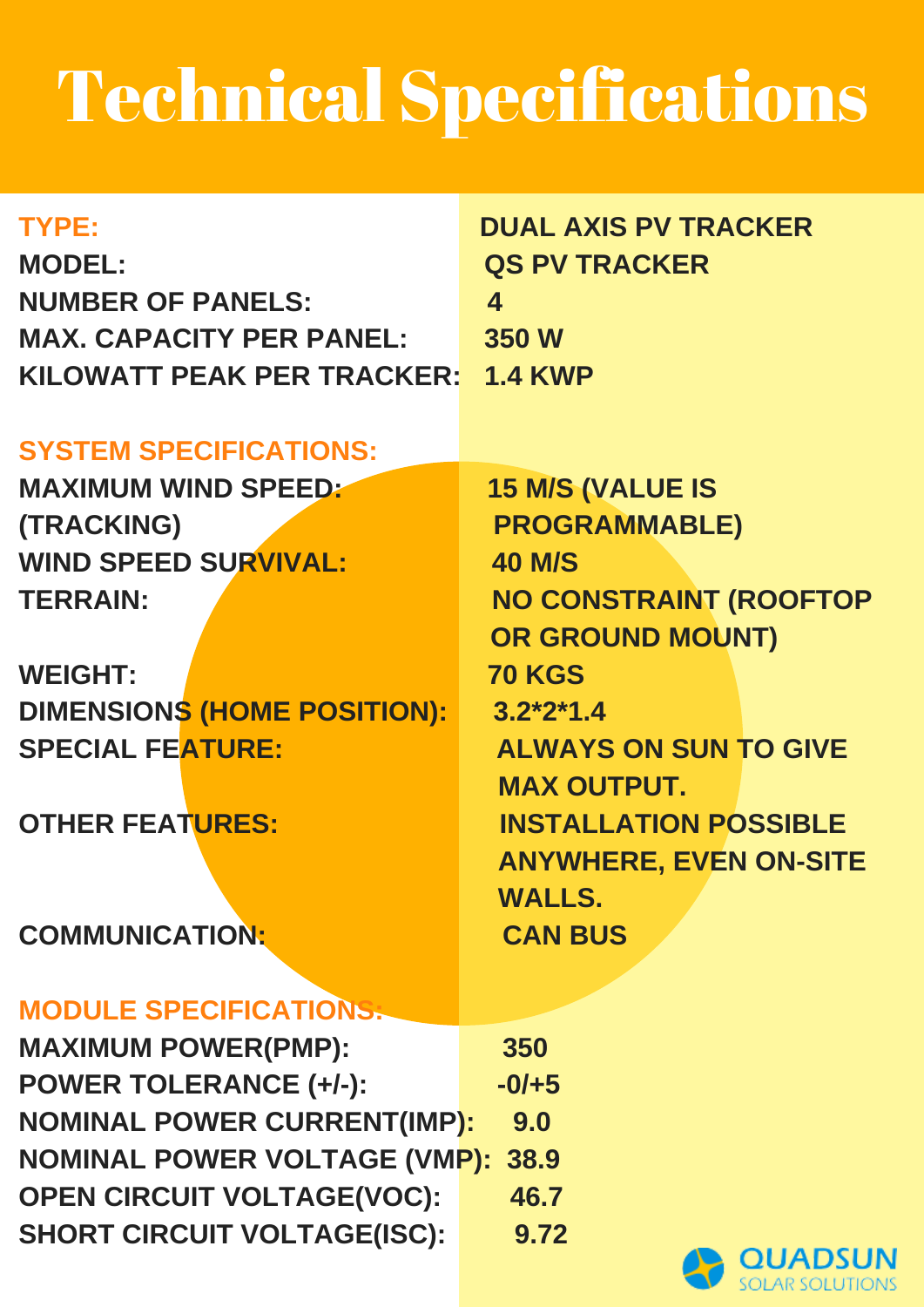#### **TRACKER SPECIFICATIONS:**

**AZIMUTH: 0-300 DEG. ELEVATION: 0-90 DEG . MOTORS: STEPPER MOTOR**

#### **WARRANTY INFORMATION**

**10 YEAR PRODUCT WARRANTY 25 YEAR LINEAR POWER OUTPUT WARRANTY**

- **HIGHEST GENERATION [ 25-30% BETTER THAN PV WITH NO TRACKING ]**
- **SIMPLE TO ASSEMBLE, MAINTAIN AND FULL AUTOMATED OPERATION**
- **REMOTE MANAGEMENT**